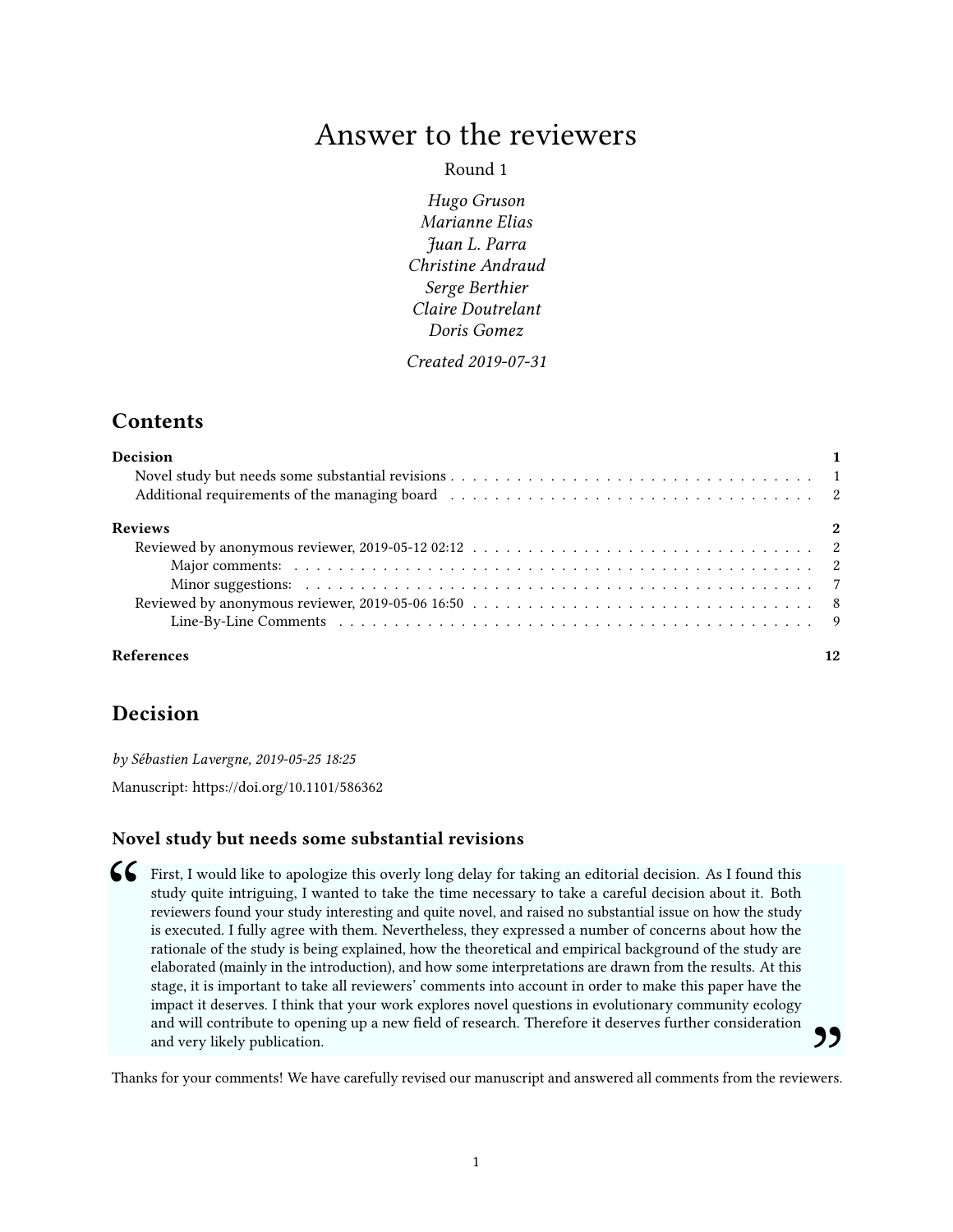## <span id="page-1-0"></span>Additional requirements of the managing board



- As indicated in the 'How does it work?' section and in the code of conduct, please make sure that:<br>• Data are available to readers, either in the text or through an open data repository such as Ze (free), Dryad (to pay) • Data are available to readers, either in the text or through an open data repository such as Zenodo (free), Dryad (to pay) or some other institutional repository. Data must be reusable, thus metadata or accompanying text must carefully describe the data.
	- Details on quantitative analyses (e.g., data treatment and statistical scripts in R, bioinformatic pipeline scripts, etc.) and details concerning simulations (scripts, codes) are available to readers in the text, as appendices, or through an open data repository, such as Zenodo, Dryad or some other institutional repository. The scripts or codes must be carefully described so that they can be reused.

"

77

• Details on experimental procedures are available to readers in the text or as appendices.

Our scripts and data are shared via GitHub and Zenodo [\(http://doi.org/10.5281/zenodo.3355444\)](http://doi.org/10.5281/zenodo.3355444), as now stated on L107-108.

Authors have no financial conflict of interest relating to the article. The article must contain a "Conflict of interest disclosure" paragraph before the reference section containing this sentence: "The authors of this pre of interest disclosure" paragraph before the reference section containing this sentence: "The authors of this preprint declare that they have no financial conflict of interest with the content of this article." If appropriate, this disclosure may be completed by a sentence indicating that some of the authors are PCI recommenders: "XXX is one of the PCI XXX recommenders."

We have added a mention that Marianne Elias is a recommender and is part of the managing board of PCIEvolBiol (L339-340). "

# <span id="page-1-1"></span>Reviews

### <span id="page-1-2"></span>Reviewed by anonymous reviewer, 2019-05-12 02:12

I have carefully read the pre-print "Distribution of iridescent colours in hummingbird communities results from the interplay between selection for camouflage and communication". I was intrigued by this work which addresse from the interplay between selection for camouflage and communication". I was intrigued by this work which addresses an interesting question in a charismatic group of birds. The manuscript is generally well written, however I do have issues with how the hypotheses are presented, how some of the analyses are done and the conclusions that are drawn from the results.

Thanks for your comments! Please see our answers inline.

### <span id="page-1-3"></span>Major comments:

In the introduction the rationale and theory behind the predictions is not at all clear, which makes it very hard to understand what supports them, and also the results and importantly conclusions that are drawn from the r very hard to understand what supports them, and also the results and importantly conclusions that are drawn from the results. An example is ln 57-59: where it is stated that co-occurring species are expected to converge in coloration because of predation risk. There are many implicit "all else being equal" here that should be made explicit.

We have updated this section of the manuscript (L50-52). In short, we expect co-occurring species to be under the same selective pressures, thereby producing a similarity in the colour patterns harbored by co-occurring species  $99$ <br>r the ecies (which appears as a convergence pattern), all else being equal.



Also, it is not stated why different patches might be under different selection pressures and this seems highly important. What evidence is there for some colors in hummingbirds being related more to crypsis, while others highly important. What evidence is there for some colors in hummingbirds being related more to crypsis, while others might be more associated with species recognition? I would think this is key to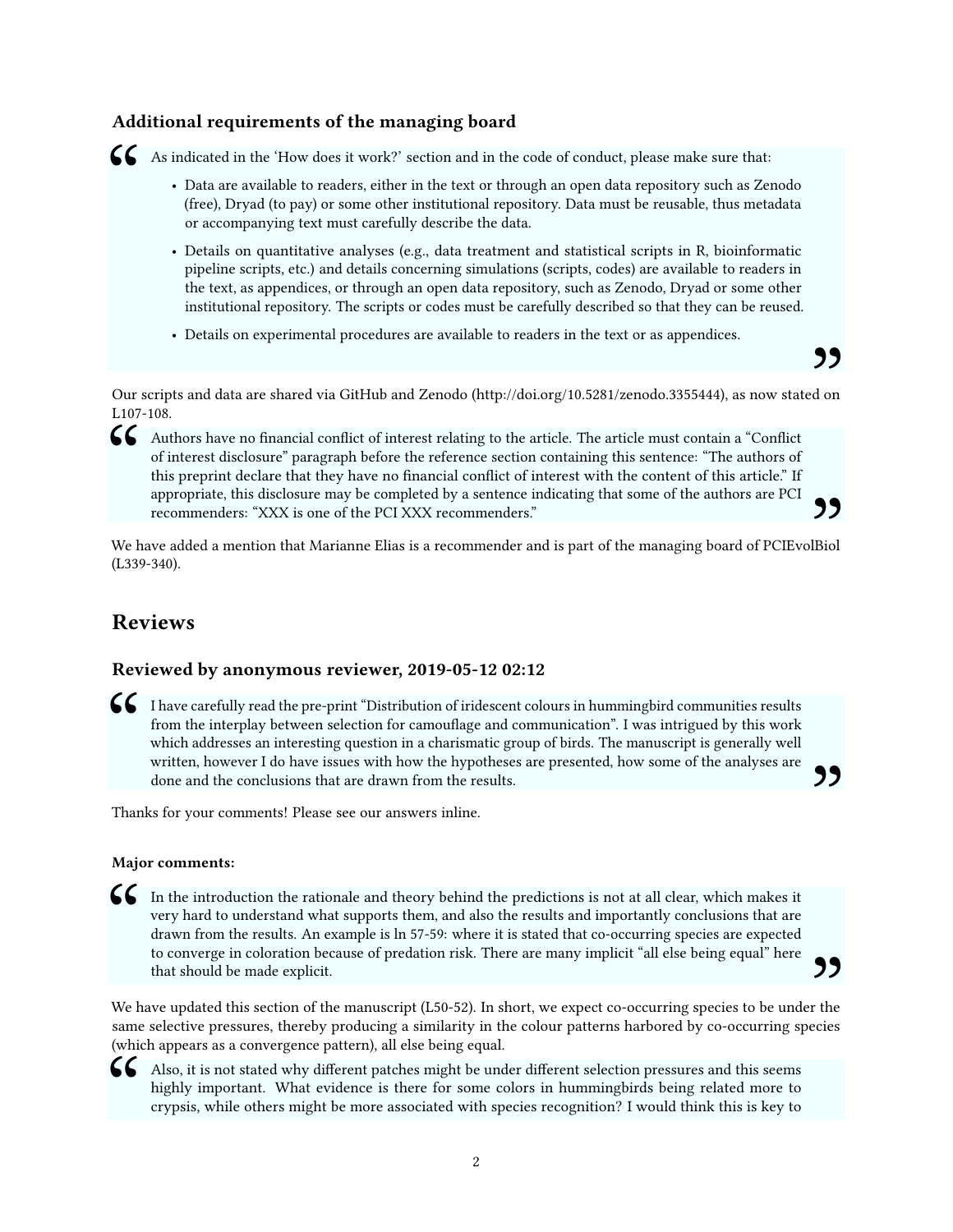the hypothesis that different patches would present different patterns of dispersion within a community. This refers to the predictions presented in lns 86-89. There is no theoretical support presented for these predictions and the lack of such theory buttressing the predictions makes the author's rationale hard to follow.

Good point, we added a couple of sentences and references to better explain why dorsal patches, which are exposed to aerial predators, are expected to be involved in camouflage, whilhe facial and ventral patches, which are often **99**<br>
osed<br>
often<br>
ms in exposed to intended receivers, are expected to be involved in communication. Our framework and predictions in this area match perfectly those of the recent pre-print from Delhey (2019) on the distribution of colour patches in Australian birds. We have also added a sentence and references to explain why we expect this pattern to hold in hummingbirds more specifically (L75-78).

In ln 65-66 the authors state that "misidentification can also lead to misdirected aggression and costly fighting when individuals compete for resources or territories". I am not an expert in hummingbird behaviour, but I t ghting when individuals compete for resources or territories". I am not an expert in hummingbird behaviour, but I think that inter-specific aggression is somewhat common in this group, there are descriptions of dominance structures between different species based on size. 99

Yes, you are correct. However, in spite of this, we expect that similar appareances would lead to even higher levels of interspecific aggression, as shown in Grether et al. (2009), Anderson and Grether (2010).



**6** Ln 79: the authors state that previous studies relied on human vision, which is likely to have biased the results. It is not stated how or why. In addition recent work suggests that for some purposes human vision can d results. It is not stated how or why. In addition recent work suggests that for some purposes human vision can detect much of the variation in coloration in the visible range (see e.g. Bergeron and Fuller 2018, Dale et al 2015).

We have revised the wording in the manuscript and instead of unadvertantly implying that human vision is unfit for all cases, we now explain why spectrometric measurements are warranted in our case: "which did not allow them to<br>analyze colours as perceived by the intended receiver in this case birds" (1.68-70). analyse colours as perceived by the intended receiver, in this case birds." (L68-70)

We are precisely in one of the cases where Bergeron and Fuller (2017) highlighted the necessity of spectrometry and visual models: "Below is a list of important questions that require spectrophotometry and visual detection models: How do females perceive male color patterns? What makes a color pattern conspicuous to a viewer? How do predators perceive their prey?"

Indeed, many studies showed that human vision fails to detect differences that are perceived by birds, especially when these differences occur in the UV range (Bennett, Cuthill, and Norris 1994; Cuthill et al. 1999; Eaton 2005; Montgomerie 2006; Armenta, Dunn, and Whittingham 2008), which are very important in hummingbirds. Our data show that UV can make up to 38% of the total reflectance for some species/patches (S1U index in Montgomerie 2006).

In Ln 85: The authors introduce the model system but it comes a bit out of the blue, without any justification to why hummingbirds are a good system. This only comes up in the Methods.

G In Ln 85: The authors introduce the model system but it comes a bit out of the blue, without any<br>
justification to why hummingbirds are a good system. This only comes up in the Methods.<br>
The presentation of the study sy The presentation of the study system was originally in the introduction but it disrupted quite badly the presentation that provide some context about hummingbirds as early as the introduction (L75-78). However, for the clarity of the introduction, the bulk of the presentation of the study system remains in the methods section.

**CC** Ln 136: a single male was measured for each species. This is worrisome as no information is provided on how said male was chosen, nor on the degree of within species variation as opposed to among species variation. Re Ln 136: a single male was measured for each species. This is worrisome as no information is provided on how said male was chosen, nor on the degree of within species variation as opposed to among species variation. Readers might worry to what degree a single male can be representative of the whole species.

order to sample a large number of species and answer community-level questions, we had to sacrifice the number of 99<br>
e, in<br>
er of samples within species (a single individual took between 1 and 2 hours). We however did our best to limit this issue by selecting adult individuals in good plumage condition, and which had a colouration that seemed representative of the whole species to the human eye (as now stated L127-130). Additionally, as always in this kind of study, the amount of intraspecific variation is much lower than the interspecific variation.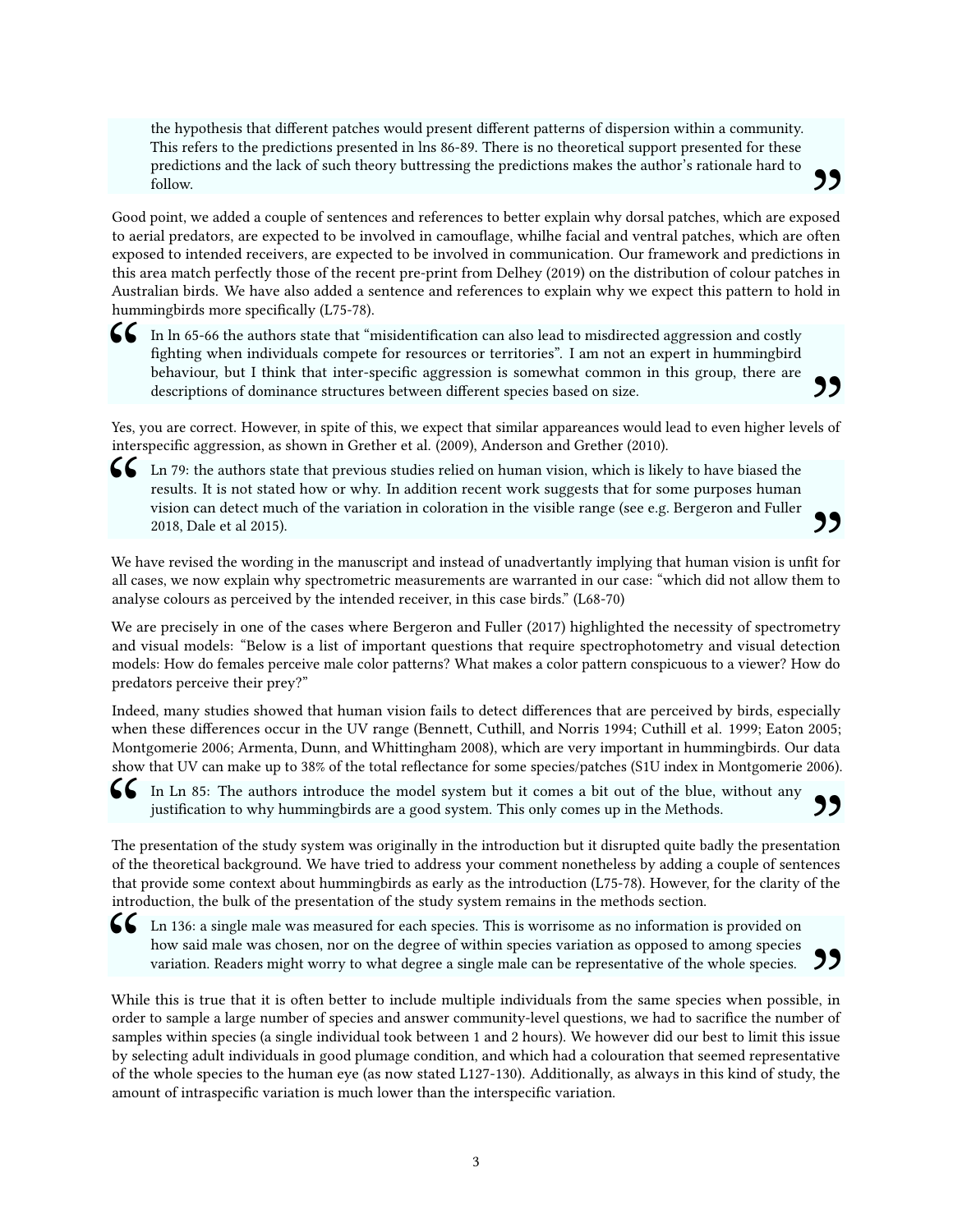We verified this on an independant dataset of hummingbird colours from French Guiana (unpublished at the moment), where all measurements were performed with a bifurcated fibre at 45°. The measurements included 1111 patches, spread across 35 species, with each patch measured between 1 and 3 times. We find that the median coefficient of variation (standard deviation divided by mean) was 0.84% for hue (*H*1) and 24.9% for brightness (*B*2). These values did not signicantly change if we only included male individuals (1.14% for *H*1 et 25.1% for *B*2).

Also related to this, were several measures taken of the same patch? What was the repeatability among measurements for the same individual and patch? Do patches vary in the repeatability?<br>As mentioned, we ensured that all measurements for the same individual and patch? Do patches vary in the repeatability?

As mentioned, we ensured that all variables used in this study were repeatable, meaning that interspecific variability (even between similar looking patches!) is greater than intraindividual variability. To test this with a high level of **99**<br>bility<br>el of confidence, we specifically picked patches that looked the same with human vision, making it harder for us to produce repeatable measurements. We managed to reliably repeat our measurements even for these patches. Colour variables do indeed vary in repeatibility depending on the patch but this is not necessarily due to biological differences between patches. More specifically, brightness of directional iridescent patches was often less repeatable than the brightness of diffuse iridescent patches, mainly because precise measurements were more difficult to achieve. We have expanded the table in supplementary information to display repeatabilities for diffuse patches alone, directional patches alone and both types pooled (table S1). We now also explain with more details how repeatibility was computed in the main text (L165-167).

**6** Ln 194-195: random assemblages from a species pool containing all species from all communities were used as null models. It would be good to justify the choice of null model and make explicit what such null model entai used as null models. It would be good to justify the choice of null model and make explicit what such null model entails, from an evolutionary or ecological point of view. The choice of null model is likely to have an important influence on the results.

We agree with the reviewer and have expanded this part, which now reads: "In other words, actual assemblages are compared to fictional assemblages with exactly the same number of species but no abiotic or biotic constraints on the  $99$ <br>s are<br>n the species composition." (L178-180)

This null model was used for both the accumulation curves, which show how hue and brightness diversity changes with the increase of the species number in the community. It was also used to compute the p-values for Π*ST* and *τST* . For Π*ST* and *τST* , we considered at some point using another null model that would only include species from similar habitats and/or elevations. We finally opted against this approach as this meant that the null model would already include the very pattern we were trying to test.

In 200-201: analyses are undertaken for all patches together, i.e. creating a color volume per species (if I understood correctly), and then repeated for each patch independently. The latter increases the number of analyse understood correctly), and then repeated for each patch independently. The latter increases the number of analyses, and there is no justification for repeating the analyses for each patch other than the fact that the whole-species color volume might not capture subtleties of particular patches. Why not run a preliminary analysis to see whether some patches tend to present similar colours repeatedly across all species? This would enable the authors to justify grouping some patches and analysing others separately.

Two reasons call for the use of patch specific analyses:

- reasons call for the use of patch specific analyses:<br>
 the fact that different patches may be under different kind of selective pressures (predation on the back, communication on the belly – see our previous answer to our comments) and thus display different patterns (as in Delhey 2019)
- the fact that patch location on the body (and not just the combination of colours) may serve in species recognition, as shown in the figure below.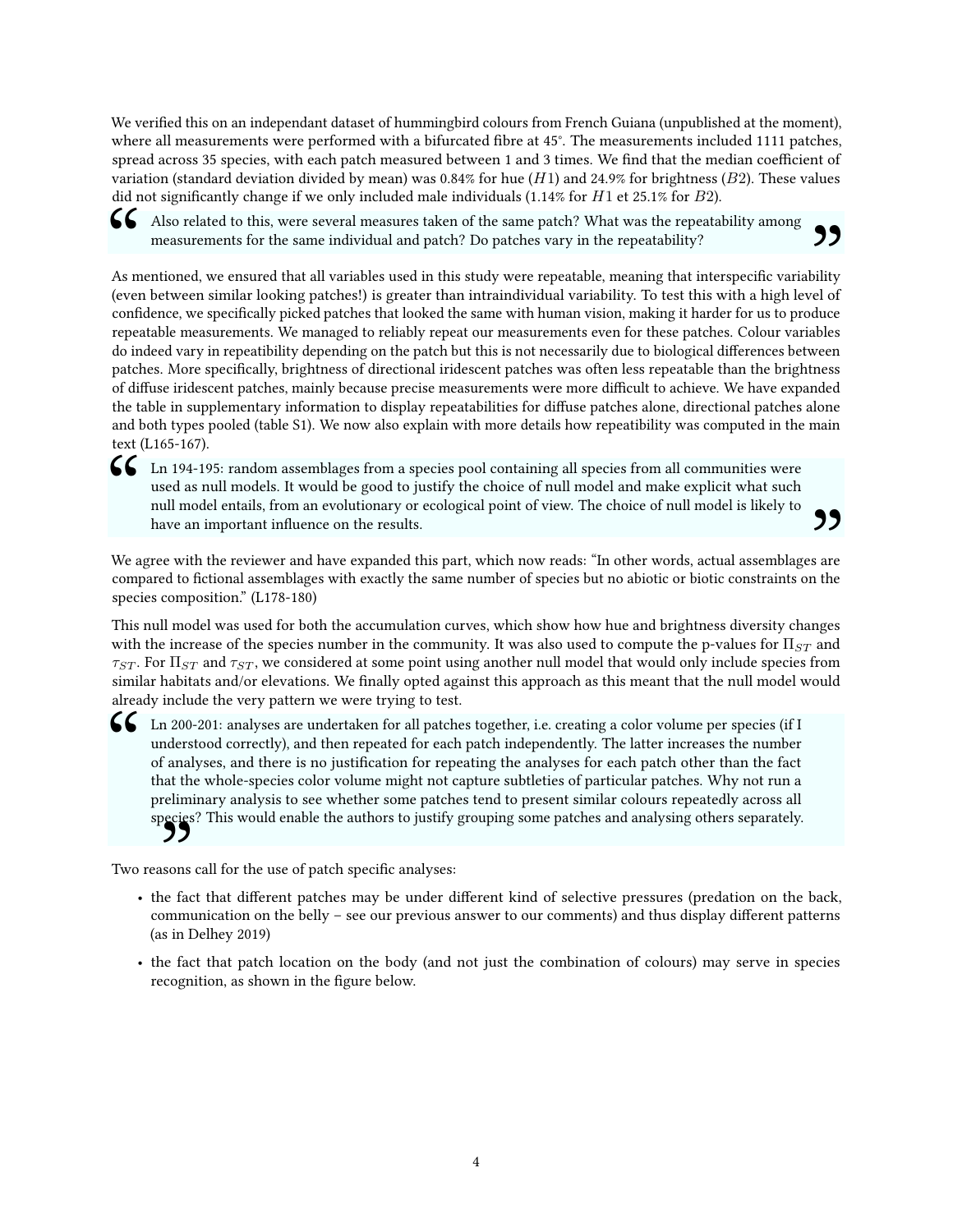

In this figure, the two birds have exactly the same colours but on different patches. They cannot be mistaken for one another, meaning that analyses that do not take into account patch location are not sufficient to discriminate between species. We also reworded slightly this part so it should hopefully be clearer now.

Regarding why we didn't group patches for analyses: cursory observations during the measurements revealed that no patches were repeatedly similar across all species (we have 112 species spanning the complete hummingbird phylogeny). Additionally, our results show different patterns for each one of the 8 major patches so it shows that grouping any of these patches wouldn't have made sense.

Ln 204: the authors use a subsample of phylogenies for the group of interest from birdtree.org Why did<br>they prefer to use the trees from birdtree.org rather than the McGuire et al 2014 phylogeny?<br>Ideally, we would love to they prefer to use the trees from birdtree.org rather than the McGuire et al 2014 phylogeny?

whereas the Jetz et al. (2012) phylogeny is, and allows us to get a tree distribution which takes into account the Ideally, we would love to use the McGuire et al. (2014) phylogeny. However, this phylogeny is not publicly available, " uncertainty instead of a consensus tree (Pagel and Lutzoni 2002; family=Villemereuil et al. 2012). Nevertheless, this should not have a strong impact on results, as the hummingbird phylogenies from birdtree.org and McGuire et al. (2014) are very similar and mainly differ in the position of one clade (Topazes, see figure below). This is not surprising given that Jetz et al. (2012) phylogeny is built from the same genetic sequences as McGuire et al. (2014).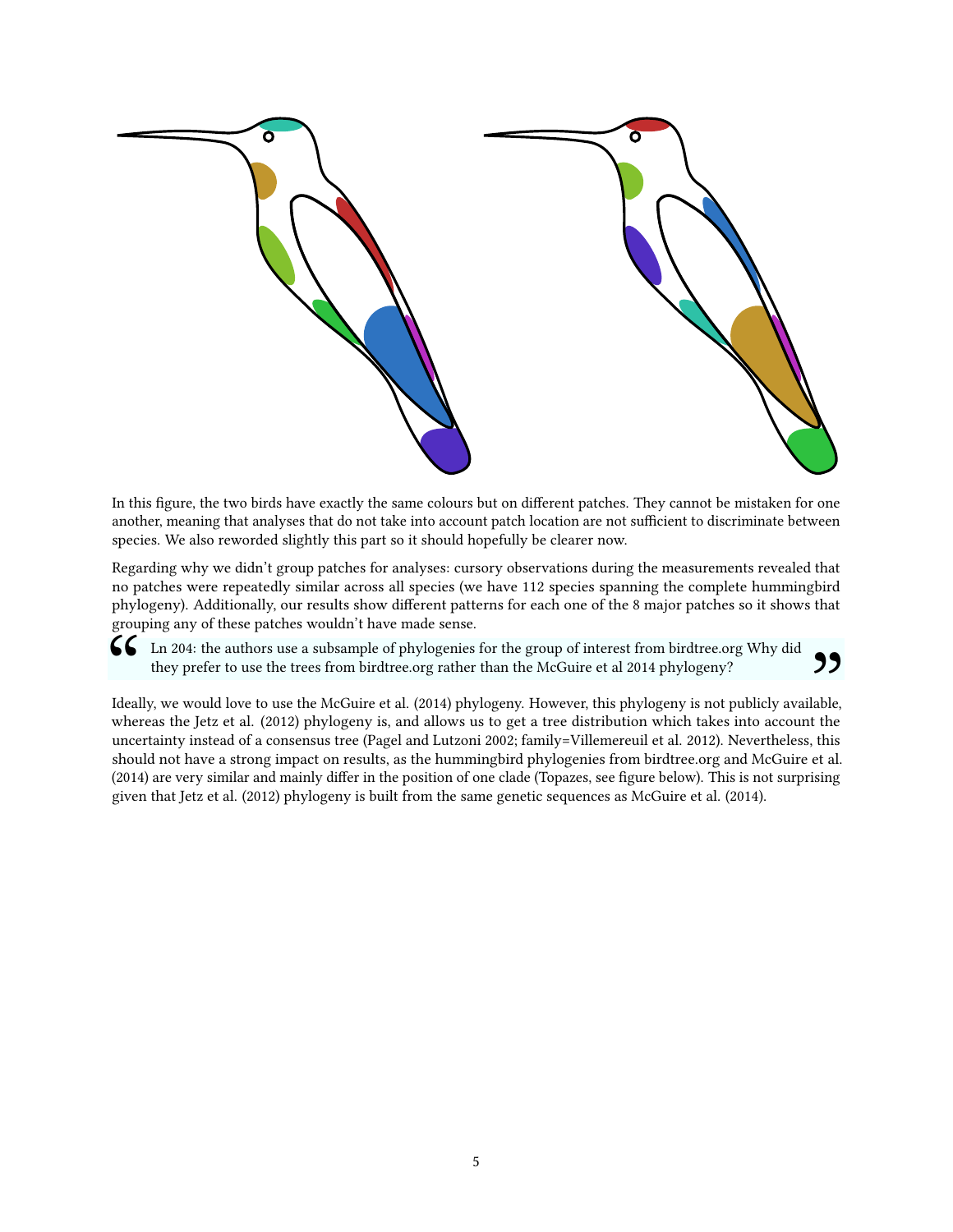

In 239-242: I don't understand the rationale behind "removing" the effect of shared ancestry and then analysing clustering or overdispersion in coloration. The authors already found that species are composed more commonly analysing clustering or overdispersion in coloration. The authors already found that species are composed more commonly by closely related species, so I wonder whether it actually makes sense to even attempt to "remove" the effects of shared ancestry. Also, it is unclear what exactly the authors are doing here. What exactly is being "removed"? The fact that the results change notably between the analyses does lead one to wonder whether it is a statistical artefact or whether these results reflect a biological pattern of interest.

The word "remove" is indeed confusing, and we changed all occurrences of the word "remove" for the more precise and more accurate "decouple". **99**<br>ecise

Comparing the phenotypic structure of the communities taking into account (decoupled indices; *dcτST* ) or not (original indices *τST* ) the shared ancestry between species allows us to disentangle processes and mechanisms that lead to the observed patterns, and specifically whether these processes involve filtering or character evolution. This is detailed in table 1 that we have moved from the supplementary material to the main text, following reviewer 2's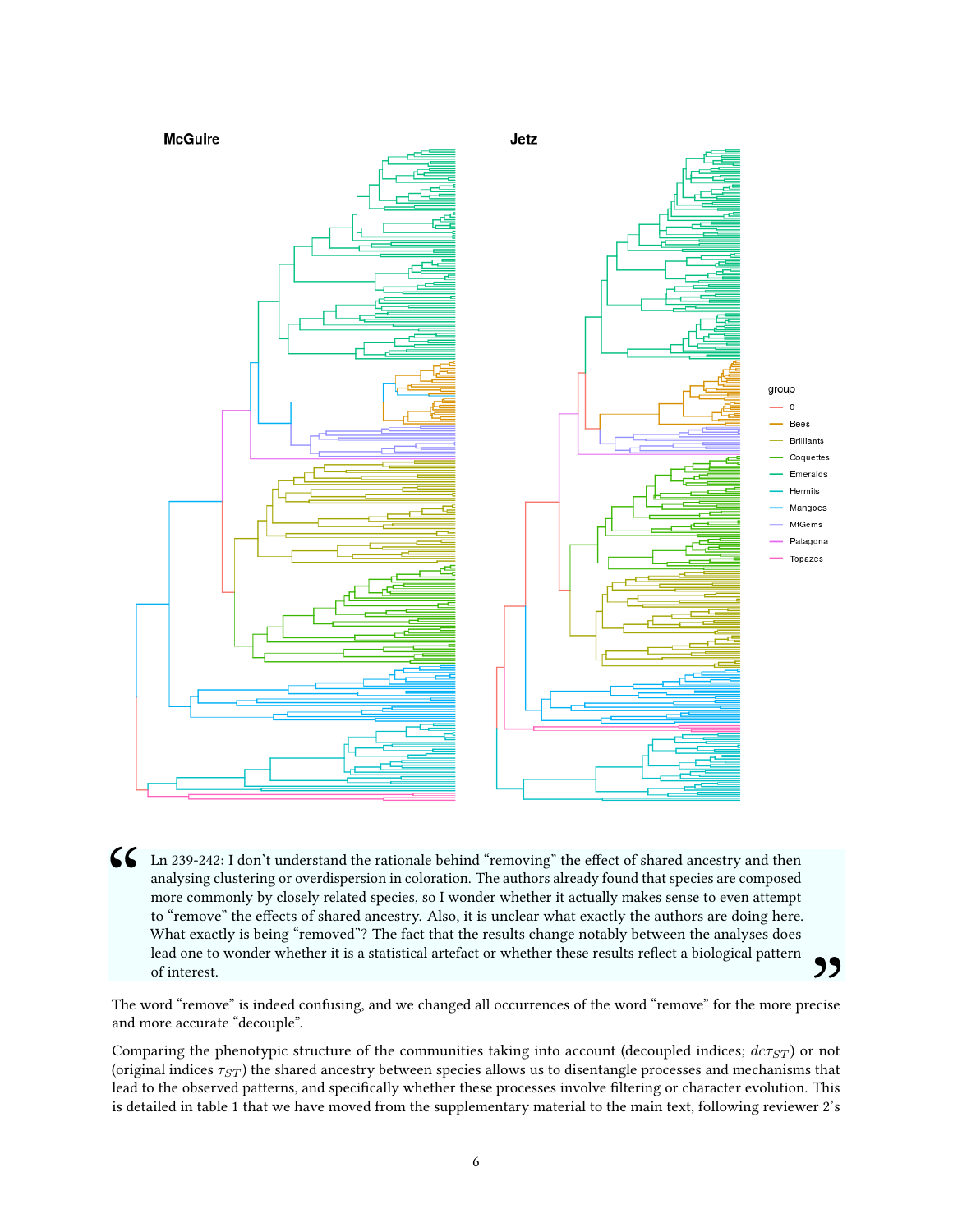suggestion.

"<br>"<br>" Ln 253-255: the authors state that results suggest there is a trade-off between selection for camouflage and species recognition. However, I do not see which results suggest there is any trade-off, nor which results suggest some coloration is used for camouflage and which is used for species recognition. This is partly due to the fact that the theory behind the hypothesis and predictions has not been presented to the readers, so we cannot draw the same conclusions as the authors do.

After reading your and reviewer 2's comments, we realise that "trade-off" was probably not the best choice of words, as it implies a direct, mechanistic link between two traits. Here, we instead wanted to say that we see two opposite  $\frac{99}{\omega}$  ords, osite patterns, depending on the patch location on the bird body, and that these two patterns are likely the result of two selective pressures acting in opposite directions. We have therefore removed all occurrences of the word "trade-off" in the manuscript.

In 284-285: the authors state that a previous work, on the same dataset, but using different methods, found similar results. But the authors do not contrast their results with those of the previous work, nor enlighten the found similar results. But the authors do not contrast their results with those of the previous work, nor enlighten the readers as to whether the different methodology might impact the results, how or why.

We have reworded this part to better express the fact that this concerns only the phylogenetic clustering, which is not the main objective/result of this study (L261-264). We have also added some metrics of comparison between the two  $\frac{99}{\frac{1}{200}}$ studies (% of local communities with significant phylogenetic clustering) and we briefly comment on the differing methodologies (Π*ST* versus NRI).

#### <span id="page-6-0"></span>Minor suggestions:

In. 18 and ln 54-55: the authors state that co-ocurring species that share the same environment would be expected to have similar appearances due to selection for crypsis. However, merely overlapping in the distribution is expected to have similar appearances due to selection for crypsis. However, merely overlapping in the distribution is likely insufficient for selection on predator avoidance to lead to similar coloration. Surely there are other factors that are hugely important beyond the environment. For example, size of the prey will have an important impact on predation risk, habits (diurnal vs nocturnal) will also have an important influence, as will behaviours, and other factors.

We agree with the reviewer but there is not enough data in the literature to do a rigorous analysis of hummingbird predators. In fact, there are few accounts of adult predation in hummingbirds. We mention in the introduction that we assume they share similar predators.

,,

In 31. It is unclear why it is concluded that over dispersion observed in some patches and clustering on others suggests one may counter-balance the effect of character displacement. If different patches respond to differe on others suggests one may counter-balance the effect of character displacement. If different patches respond to different selection pressures, i.e. colors in some patches are signals for species recognition, while other patches function for crypsis, no counter-balance is expected, or?

| respond to unterent selection pressures, i.e. colors in some patches are signals for species recognition,<br>while other patches function for crypsis, no counter-balance is expected, or? | כל |
|--------------------------------------------------------------------------------------------------------------------------------------------------------------------------------------------|----|
| You are right and we have removed this part.                                                                                                                                               |    |
| 66 In 60 (and elsewhere): "species assortment locally", I guess you mean local species sorting.                                                                                            | "  |
| $\left\{\right\}$ In 72: worth noticing, change to worth noting.                                                                                                                           | "  |
| $\mathbf{C}$ In 100: replage large with long.                                                                                                                                              | "  |
| 66 In 260: As predcited in our prediction 5, redraft.                                                                                                                                      | "  |
| Thank you for your valuable comments which have been taken into account in the updated version of the manuscript.                                                                          |    |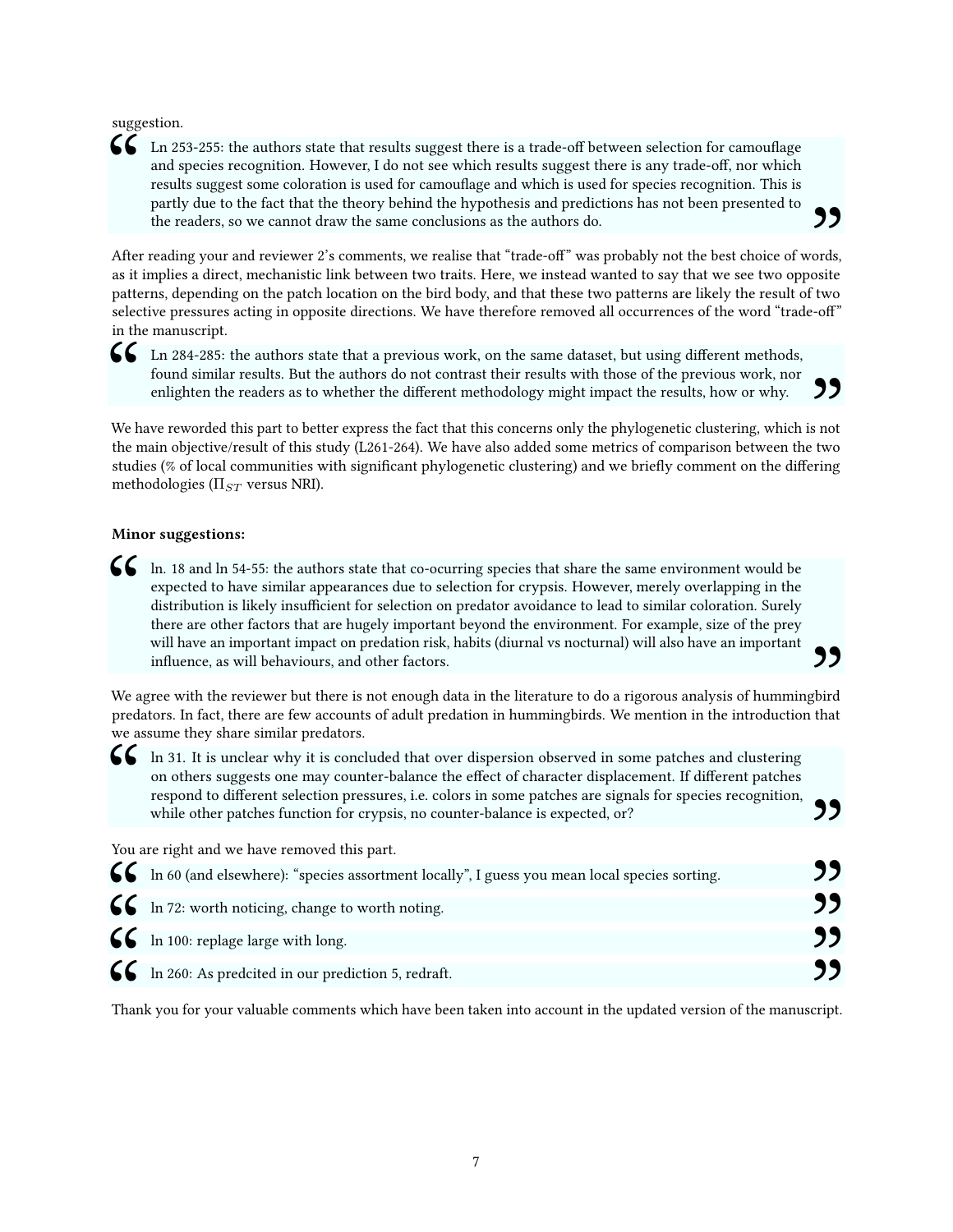### <span id="page-7-0"></span>Reviewed by anonymous reviewer, 2019-05-06 16:50

This manuscript investigates the community-level and phylogenetic distribution of iridescent colors in hummingbird communities in Ecuador. The authors use spectrometry data and a set of field observations to examine the di hummingbird communities in Ecuador. The authors use spectrometry data and a set of field observations to examine the distribution of different color variables within and between communities and to elucidate which variables of color change at variable phylogenetic and community scales. The topic is fairly original in that it attempts to examine color macroevolution in an ecological framework, aided by the fact that the study system contains many co-occurring taxa with varying degrees of relatedness which have diversied using an understudied and complex plumage coloration mechanism. This is an informative and novel study and the reviewer therefore recommends that the authors revise the manuscript to reflect the enclosed suggestions. The conclusion that character displacement acts on certain patches and certain

plumage color axes makes intuitive sense and is supported by the evidence presented.<br>
However, the conclusion which assumes that co-occurrence of similar phenotypes represents convergence<br>
or environmental filtering due to G However, the conclusion which assumes that co-occurrence of similar phenotypes represents convergence or environmental filtering due to camouflage may be aided by some description or quantification of the colors which ar or environmental filtering due to camouflage may be aided by some description or quantification of the colors which are exhibited in the differing light environments of the canopy and understory. the colors which are exhibited in the differing light environments of the canopy and understory.<br>
So is a fair point and we have addressed it as follows:<br>
As detailed below, we have added a phylogeny of hummingbirds with t

This is a fair point and we have addressed it as follows:

- patches" for each species. One can easily notice that (as opposed to the throat) the back is green/brownish on most species, suggesting a possible role in crypsis against a vegetation background.
- We have nonetheless revised the wording of the manuscript in several places (such as L328-329) to make clear that convergence/environmental filtering may be caused by selection for camouflage but also other environmental factors (e.g. thermoregulation, protection against damaging UV radiation, etc.)
- Finally, we have added references to Delhey (2019), in addition to others (e.g. Gomez and Théry 2007), whose findings also suggest a role of selection for camouflage on dorsal patches, in birds in general.
- **for** the most part this paper is clear and readable. The most confusing aspects of the paper involve the use of jargon specific to methodology. There is a clear distinction made between phenotypic and phylogenetic dispers of jargon specific to methodology. There is a clear distinction made between phenotypic and phylogenetic dispersion, but when these terms are used in close proximity it is sometimes hard to mentally track these terms and the matrix of hypotheses. It potentially might be clearer to refer to biological hypotheses in plain text as opposed to numerically or to include table S2 as a main-body table.

As mentioned below, we moved table S2 to the main text. We've also made sure that all numerical references to our predictions are matched by plain text descriptions.  $"$ 

Additionally, it would be nice to have some description of the actual colors which are on these birds. If colors on the back are being conserved are these mostly brown or gray patches?

**66** Additionally, it would be solors on the back are bei<br>We have added in ESM a phylog "main" patches for each species. We have added in ESM a phylogenetic tree with all species from our assemblages, showing the colour of each of the 99<br>f the<br>99

When they vary within a community what are the color axes of the variation?

 $\begin{matrix} 66 \\ 7 \end{matrix}$  The ach The aforementioned figure should give you an overall idea of the axes of variation among and across communities for each one the the "main" patches. "

To answer this question in a more quantitative manner, we also looked at the variance of quantum catches (UV, short, medium and long wavelengths photoreceptors) in our dataset. We found that most variation happened in the medium and long wavelengths (var  $= 0.11$  and 0.12 respectively) rather than the ultraviolet and short wavelengths (var  $= 0.005$ and 0.006 respectively). This pattern stays qualitatively the same when we split this analysis by patch. In other words, no matter whether the patch displayed a clustering or overdispersion pattern, the largest amount of variation was also due to the medium and long wavelengths. This variation was simply smaller in the case of patches that displayed phenotypic clustering at the community level.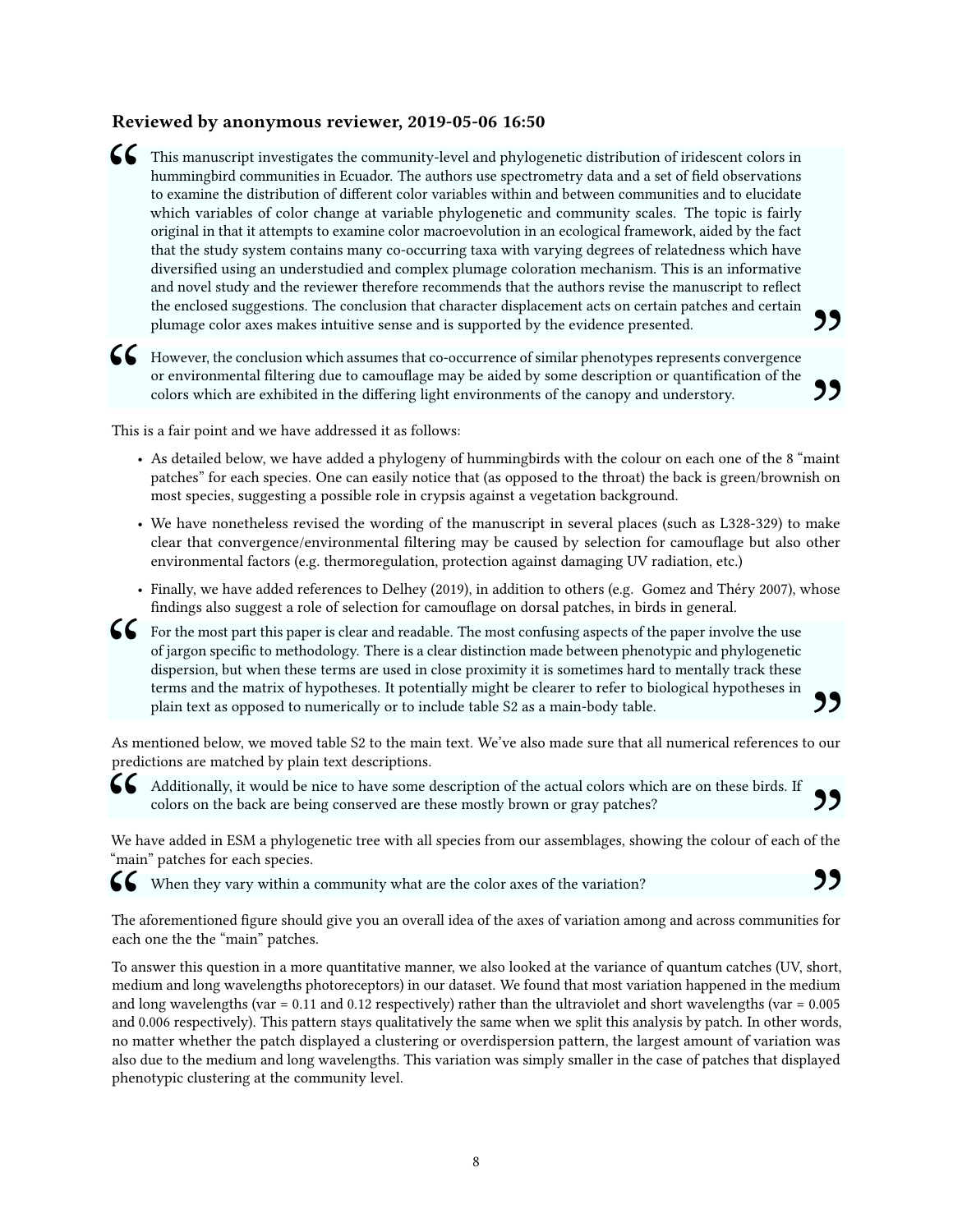

Figure 1: In this figure, an observer O2, placed further from the hummingbird H than another observer O1, has to move a larger distance to observe the same hue shift as O1.

#### <span id="page-8-0"></span>Line-By-Line Comments

130: Interesting approach to look at environmental organization data for hummingbird assemblages,<br>I'd wonder if these accounts are biased and perhaps may not provide a clear picture of co-occurrence,<br>especially for rarer t I'd wonder if these accounts are biased and perhaps may not provide a clear picture of co-occurrence, especially for rarer taxa.

Good observation. As in any sample, rare species might indeed not be accurately represented. Even though these are inventories, surely there will be species left out in some of them. Nonetheless, previous studies using this dataset (Graham et al. 2009, 2012; Parra et al. 2011, 2011) ensured that the lists were concordant with the expectations from the sites and the spatial scale being sampled.

"

,,

Additionally, rare species probably have little influence on community structure and possibly on trait evolution, assuming they have always been rare.



196: Good justification for the patch-specific analysis.

#### Thank you!

**1**00: This is an interesting prediction. I do wonder if as a human the hue shift effect between close and long-distance is visible and if there would be a way to model the distance-based effect. Or is it more a function o long-distance is visible and if there would be a way to model the distance-based effect. Or is it more a function of the angle?

The hue shift occurs when the angle between the incoming light rays and the observer changes. So simply because a larger movement is required to achieve the same angle at long distance, the hue shift is less visible, as illustrated in " the attached figure.

126: For the species which coexist, is hybridization common? How closely related are the "closely related" co-occurring species? Are they con-generics? Overlapping subspecies?

 $\mathcal{C}$ <br> $\mathcal{C}$  Yes, leven Yes, hybridization among co-occurring hummingbird species is quite common (non-exhaustive citation list below), even between different genera (ref #4). We have a comment about this in the section of the methods where we present "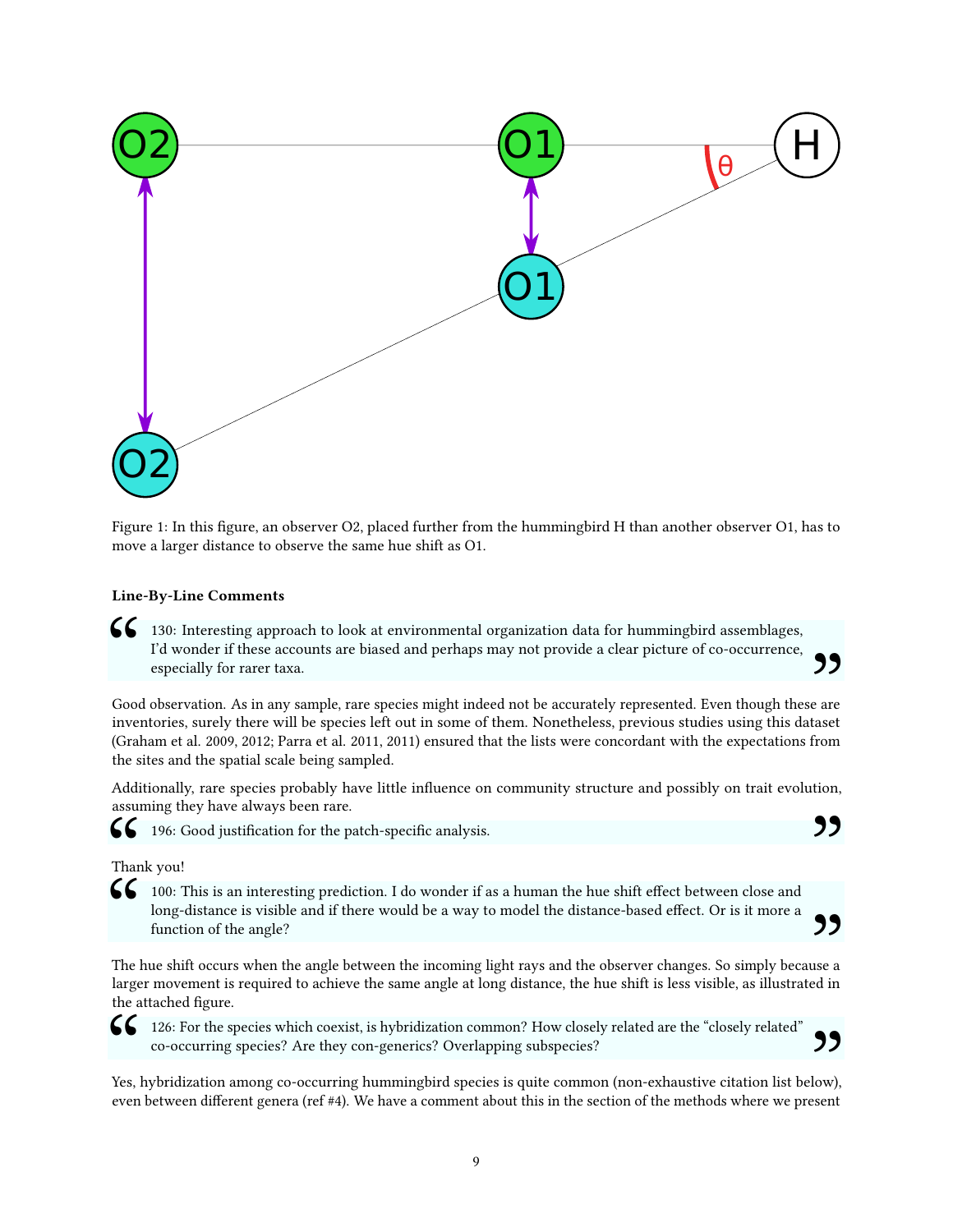the study system (L116-118).

- 1. Lynch, J. F., & Ames, P. L. (1970). A new hybrid hummingbird, Archilochus alexandri x Selasphorus sasin. The Condor 72:209-212.
- 2. Wells, S., Bradley R. A., & Baptista L. F. (1978). Hybridization in Calypte hummingbirds. The Auk 95:537- 549.
- 3. Wells, S., & Baptista L. F. (1979). Displays and morphology of an Anna x Allen hummingbird hybrid. Wilson Bulletin. 91:524-532
- 4. Graves, G. R., & Zusi, R. L. (1990). An intergeneric hybrid hummingbird (Heliodoxa leadbeateri × Heliangelus amethysticollis) from northern Colombia. The Condor, 92(3), 754-760.
- 5. Clark, C. J., Feo, T. J., & Bryan, K. B. (2012). Courtship displays and sonations of a hybrid male broad-tailed × black-chinned hummingbird. The Condor, 114(2), 329-340.
- 6. Stiles, F. G., & Cortés-Herrera, J. O. (2015). Diagnosis and observations of a hybrid hummingbird (Metallura tyrianthina x Aglaiocercus kingi) in the Eastern Andes of Colombia. Revista de la Academia Colombiana de Ciencias Exactas, Físicas y Naturales, 39(153), 481-490.
- 7. Perez-Eman, J. L., Ferreira, J. P., Gutierrez-Pinto, N., Cuervo, A. M., Cespedes, L. N., Witt, C. C., & Cadena, C. D. (2018). An extinct hummingbird species that never was: a cautionary tale about sampling issues in molecular phylogenetics. Zootaxa, 4442(3), 491-497.

To give you a rough idea of the relatedness of the species in our dataset, McGuire et al. (2014) estimated the age of the most recent common ancestor to all extant hummingbirds to about 22 million years ago. We have also added a time scale to the new tree with the patch colours in ESM.



141: How did you measure homology of these "extra" patches. If they were present in multiple taxa why didn't you include them as key patches while circling patches?

141: How did you measure homology of these "extra" patches. If they were present in multiple taxa why<br>didn't you include them as key patches while circling patches?<br>The conditions of our measurements did not allow us to ea The conditions of our measurements did not allow us to easily identify more "extra" patches that would be present had no way to have a look at the complete sample before starting the measurrements. The main "patches" were not intended as an exhaustive list but simply a subsample of patches that might be under different selective pressures, and that is commonly used in such studies [e.g. @Gomez2007\_simultaneouscrypsisconspicuousness]. It is also worth noting that in the colour volume analyses (by pooling all patches), this does not matter in any way since the "main" and "extra" patches has exactly the same status.

,,

"

169: Remove "called" here.

CC<br>Done<br>CC Done.

like an odd choice.

**66** 175: Was a shearwater the closest related visual-model taxon you could find? This ecologically seems like an odd choice.<br>As now written in the manuscript, the shearwater was not chosen because of its ecologically or p As now written in the manuscript, the shearwater was not chosen because of its ecologically or phylogenetic proximity to hummingbirds. We picked it because:

- the absorbance peak of the V photoreceptor is at 405nm, very close to the absorbance peak for hummingbirds reported in Ödeen and Håstad (2010), as now explained L160-161 in the manuscript.
- it is the standard model for VS vision, and the species for which optical parameters (such as optical media transmittance; Hart 2004) are known best.

Another common practice is to use a theoretical average V visual system, but we are reluctant of using this approach as averaging may produce a biologically impossible visual system.



**176::** Are you referring here to the actual illuminant you used or a habitat-simulation model you used to transform your data? If so, wouldn't this prevent you from performing meaningful standardized environmental compari to transform your data? If so, wouldn't this prevent you from performing meaningful standardized environmental comparisons?<br>
Senvironmental comparisons?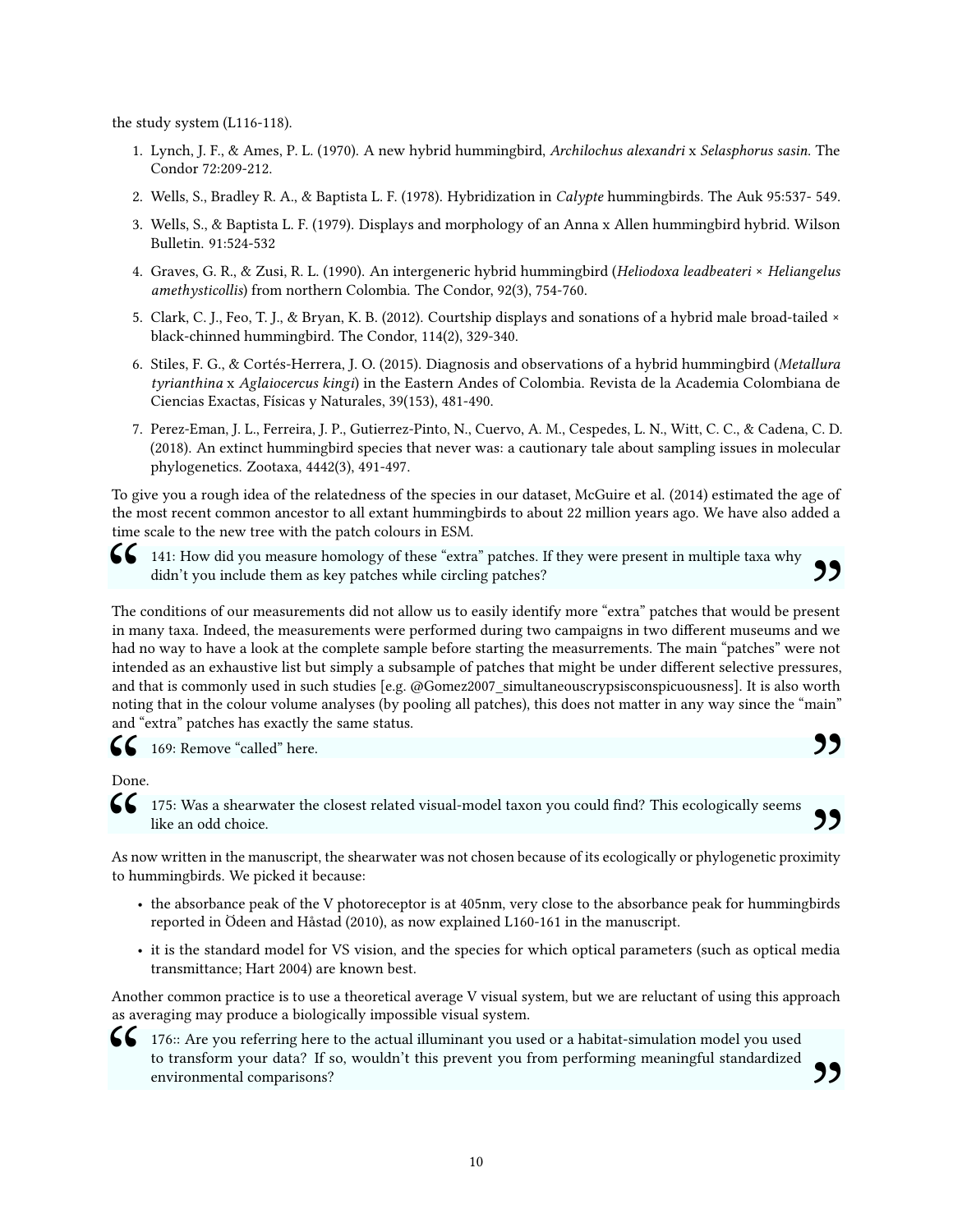This is the actual illuminant we used. We believe this actually allows for meaningful comparisons between different environments, whereas using the same illuminant for every species (e.g. D65) would not. Here, all colours are seen as they would be by a conspecific or a predator in a natural setting.

It might be good to find a way to compare the canopy and understory birds which co-occur as that could<br>be an important source of variance.<br>As some point during this study, we ran the analysis by splitting the communities i be an important source of variance.

As some point during this study, we ran the analysis by splitting the communities into subcommunities depending on the strata (understory or canopy). We had to give up on this approach as it created very small communities, which  $\frac{99}{(200 \text{ m/s})^2}$ lead to a very low statistical power. We could thus not determine if the lack of observed phenotypic structure revealed a true absence of structure or simply an insufficient statistical power.

Table 1: I like the color scheme here and find the data presentation intuitive but the pluses and minuses may be a little bit hard to see. It may be helpful also to include a statement about the point you're trying to show may be a little bit hard to see. It may be helpful also to include a statement about the point you're trying to show with this table. For example, are you trying to show the difference between Phenotypic structure and decoupled phenotypic structure? Between the different variables? What patterns can be illuminated to guide the reader?

We have updated the figures to only display one big minus or plus for each patch, which should be as intuitive but more legible.  $"$ 

G Also, which aspects of hue best describe the clustering (eg, light to dark, brown to gray)? Do the three variables which describe hue have similar variance or is variance more distributed along certain hue axes?<br>We have Also, which aspects of hue best describe the clustering (eg, light to dark, brown to gray)? Do the three variables which describe hue have similar variance or is variance more distributed along certain hue axes?

but more easily interpreted from a biological perspective in this case. To reiterate our findings, detailed above in the  $\sum_{\text{e hue}}$ <br>a the gths. present document, we found that the largest amount of variation in hue was due to medium and long wavelengths.

253: The suggestion that colour structure results in a camouflage-dependent tradeoff depends on the assumption that the environmental clustering represents selection on camouflage, but these patterns could be driven by mimicry as in woodpeckers or environmental adaptive gradients such as gloger's rule that may not be driven by crypsis. One powerful way you could fix this is by comparing the canopy and understory birds to see if color differences in patches supposedly used for crypsis are best explained by habitat.

,,

That's an interesting and fair point. We've toned down a bit this part. Regarding Gloger's rule specifically, it is unlikely to act at this spatial scale, since we're focusing on Ecuador, which spans ~720km in latitude. But it is true other environmental adaptive gradients might come into play.



 $\epsilon$ 

 $\zeta$ 

290: Low dispersal ability as compared to what?

 $\begin{array}{c} \mathsf{SC} \\ \mathsf{We} \text{ } \mathsf{h} \\ 270 \text{).} \\ \mathsf{may} \end{array}$ We have modified this sentence, stating that this hypothesis is not as probable as the ones presented previously (L268-290: Low dispersal ability as compared to what?<br>We have modified this sentence, stating that this hypothesis is not as probable as the ones presented previously (L268-<br>270). Although low dispersal ability is a potential hy may encompass a wide variety of dispersal capabilities.

Also in reference to line 285 could this result be biased by the selection of sample sites in contact zones? Just because these birds co-occur now in some parts of their range doesn't mean that their plumage didn't evolve in allopatry. Testing evolutionary models for each patch may give you a finer grained approach to understand the evolutionary history of the integrated phenotypes. 99

This is true that our theoretical framework and predictions assumes that plumage colour evolution evolved given the current species distribution. This is indeed a common assumption in phylogeographic studies. We are not entirely sure how we could verify this assumption.

292: I'm still not sure I understand why this pattern would indicate filtering on another trait and not ?

 $\begin{array}{c} \mathsf{cc} \\ \mathsf{We} \ \mathsf{h} \\ \mathsf{acco} \end{array}$ We have clarified this point in the manuscript (L271-275): because we observe an overdispersion when we take into account the phylogeny, this suggests that there is a character displacement process (first row in Table 1). So the fact  $99$  into  $e$  fact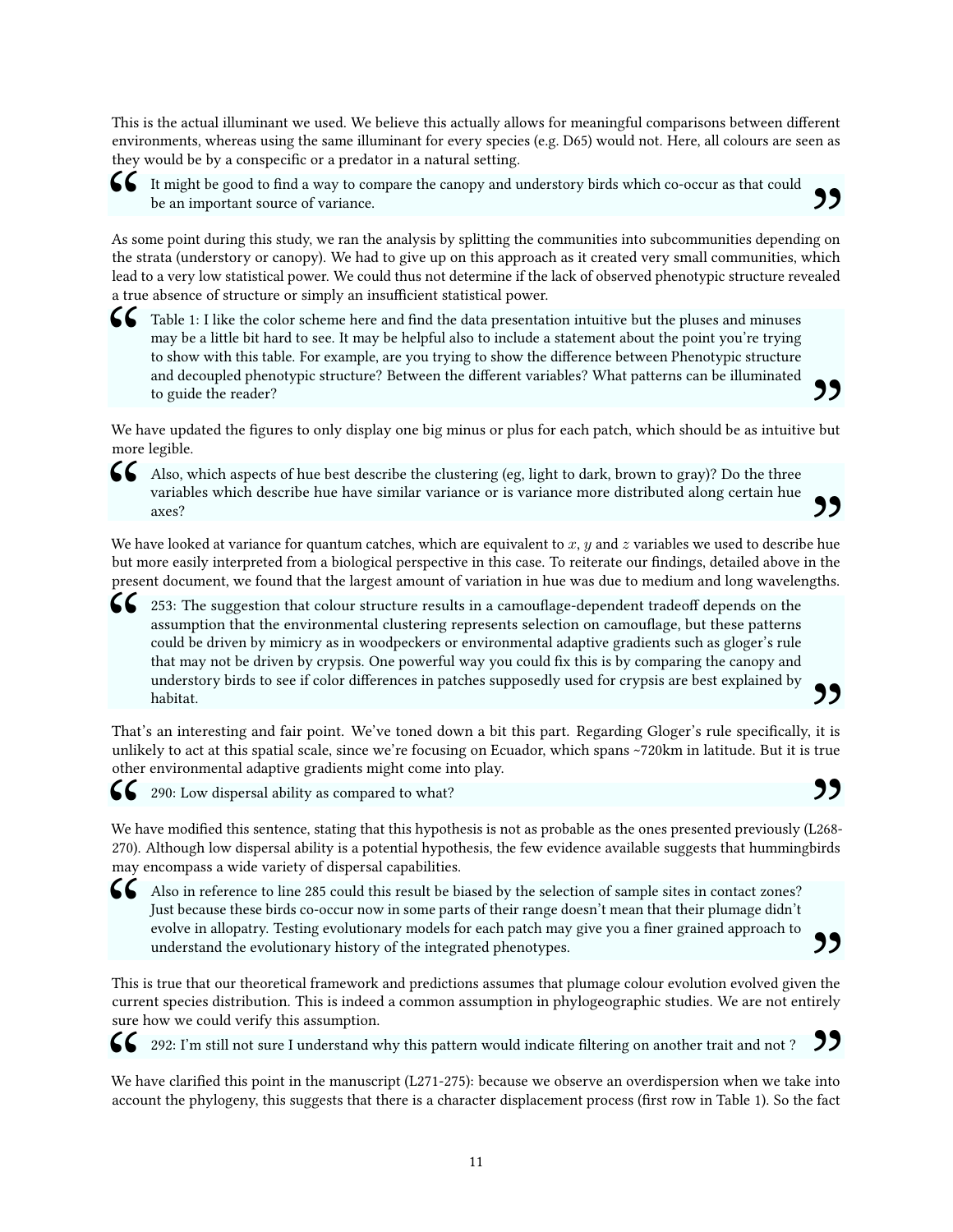we observe clustering when we decouple the effect of the phylogeny (last column in Table 1) must be due to another trait (e.g. flight ability at high elevation, where lift is weaker due to decreased atmospheric pressure).



 $\bullet$  302-314: It would be helpful to mention some of the elaborate behavioral adaptations that hummingbirds<br>use to take advantage of iridescent gorget's for instance.<br>This is a good point. We have added relevant reference use to take advantage of iridescent gorget's for instance.

"

99<br>99

This is a good point. We have added relevant references to this section (L281-282).

Solution 309: Once again, you have the canopy/understory data, why don't you compare the effect of these two habitats? That would be a really compelling test or an interesting note if you tested this and it didn't matter. habitats? That would be a really compelling test or an interesting note if you tested this and it didn't matter. Would you see the same pattern if you only tested understory or canopy birds?

While this could be interesting in theory, it was not possible to test it with our dataset, as detailed in our answer above.  $"$ <br> $"$ <br> $"$ <br> $"$ <br> $"$ 

532: It is stated that hue shift may be less variable to predators but wouldn't any iridescence on the wings and back have a flashing reflective effect, attracting attention?<br>On the contrary and unexpectedly, recent studie and back have a flashing reflective effect, attracting attention?

(Kjernsmo et al. 2018) as well as birds and humans (Kjernsmo et al., in prep.) On the contrary and unexpectedly, recent studies show that iridescence actually impairs object detection in bumblebees **99**<br>bees

335: The allusion to variable layer structure seems speculative, you should note that nano-scale imaging of the layer structure would be necessary to know if the layer variation you allude to is real.

CC<br>This<br>inde This is now associated with a reference to a recent preprint where we used transmission electronic microscopy to indeed show that the chemical nature of the multilayer structures producing iridescent is highly variable among  $99$  by to nong species (Gruson et al. 2019) (L309).

**66** 336: Once again, the numbering of predictions is difficult to follow and the frequency with which you refer to them suggests that figure S2 is more of a key guide for the reader than its placement in the supplement wo refer to them suggests that figure S2 is more of a key guide for the reader than its placement in the supplement would suggest.

You are completely right and we now moved it to the main text.

SUSE 359: How conserved are these patch colors across the phylogeny? Do they represent perhaps a historically conserved patch? Once again, evolutionary model fits may elucidate these historical questions.<br>As mentioned abov conserved patch? Once again, evolutionary model fits may elucidate these historical questions.

As mentioned above, we have added a tree with all species from our assemblages, showing the colour of the "main" patches (crown, back, rump, tail, throat, breast, belly and wing) for each of them. This should help the reader get an  $99$  main" et an idea of the variance and the phylogenetic signal of these traits.

# <span id="page-11-0"></span>References

Anderson, Christopher N., and Gregory F. Grether. 2010. "Character Displacement in the Fighting Colours of Hetaerina Damselflies." Proceedings of the Royal Society of London B: Biological Sciences 277 (1700): 3669-75. [https:](https://doi.org/10.1098/rspb.2010.0935) [//doi.org/10.1098/rspb.2010.0935.](https://doi.org/10.1098/rspb.2010.0935)

Armenta, Jessica K., Peter O. Dunn, and Linda A. Whittingham. 2008. "Quantifying Avian Sexual Dichromatism: A Comparison of Methods." Journal of Experimental Biology 211 (15): 2423–30. [https://doi.org/10.1242/jeb.013094.](https://doi.org/10.1242/jeb.013094)

Bennett, Andrew T. D., Innes C. Cuthill, and K. J. Norris. 1994. "Sexual Selection and the Mismeasure of Color." The American Naturalist 144 (5): 848–60. [https://doi.org/10.1086/285711.](https://doi.org/10.1086/285711)

Bergeron, Zachary T., and Rebecca C. Fuller. 2017. "Using Human Vision to Detect Variation in Avian Coloration: How Bad Is It?" The American Naturalist 191 (2): 269–76. [https://doi.org/10.1086/695282.](https://doi.org/10.1086/695282)

Cuthill, Innes C., Andrew T. D. Bennett, J. C. Partridge, and E. J. Maier. 1999. "Plumage Reflectance and the Objective Assessment of Avian Sexual Dichromatism." The American Naturalist 153 (2): 183–200. [https://doi.org/10.1086/303160.](https://doi.org/10.1086/303160)